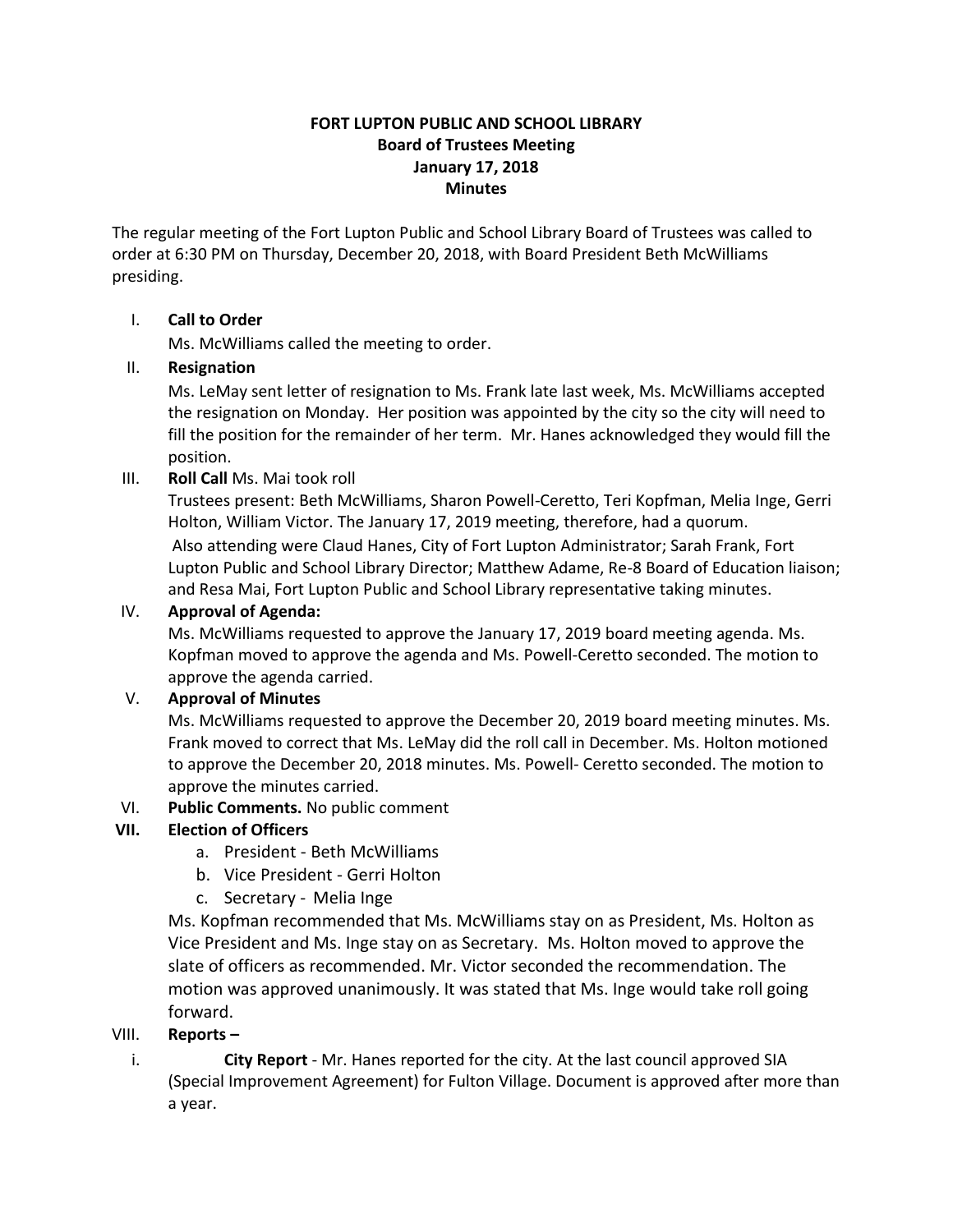Passed a dog owners ordinance to be effective in 90 days goes to remove the breed only against Pit Bulls and makes it an aggressive animals vs just a breed.

Sold property south of the Salud admin building. They plan in putting age restrictive patio homes on the property have come in for a pre-auth. already.

Next Tuesday meeting they will have a proclamation for Arbor day.

AM to adopt a 3 mile plan, it is done every year, 2019 planning based on annexation for based on were the limits are going to.

Bruce Fitzgerald is being ratified to the Planning commission.

Submitted for a CLG grant for historic preservation for addition homes to be entered into the registry.

Hearings for:

City wide trash

Future land use map for comp plan (change)

Annex for Coal Ridge and Kerr-McGee

Buying a new IT server for about \$35,000.

Windy Gap assessment for \$19,000 (Windy gap is one of the water sources out of Carter lake) Renewing agreement with Water engineer.

Action for Brighton IGA

Road maintenance agreement NCC (Northern Colorado Constructors)

Accepting an annexation petition for 14.5 just west of the river.

Questions:

Ms. McWilliams - Is Dales going up across from Safeway? Mr. Hanes - should happen by 2<sup>nd</sup> quarter

There was discussion of a rumor that King Soopers would be going in across from Safeway, there was not validation of the rumor.

ii. **Weld Re-8 Report:** Mr. Adame asked Ms. Frank if the handicapped access had been fixed on the door and the paging system. Ms. Frank said that the handicapped doors have not been fixed, the paging system is still down, the lights were not done during the closure and there is not a way to lock the outer doors during a lock down. Ms. Powell- Ceretto noted that there is cement left on the sidewalks that is hazardous.

News – the middle school, with state testing they tested poorly, and has been identified as a "Turn Around School" which means the CDE is coming in. They have a certain amount of time to bring up their test scores. All parents of middle school students should be getting a letter, and it is on the school webpage. The district will have between 18 months and 2 years to bring the scores up. The school must have a plan in place within 180 days. Someone from CDE is working with the principal now, after they have shown improvement they have to maintain the improvements. It was shared in November of this year.

Collective impact, is there a community group, something with the library and Boys and Girls club. He said there is a District Accountability Committee that is looking into that. Mr. Adame will look into who is in charge. Would like to have Ms. Frank and Ms. Lowe to help support the plan. The high school was on Turn Around a few years ago, the elementary schools are doing well.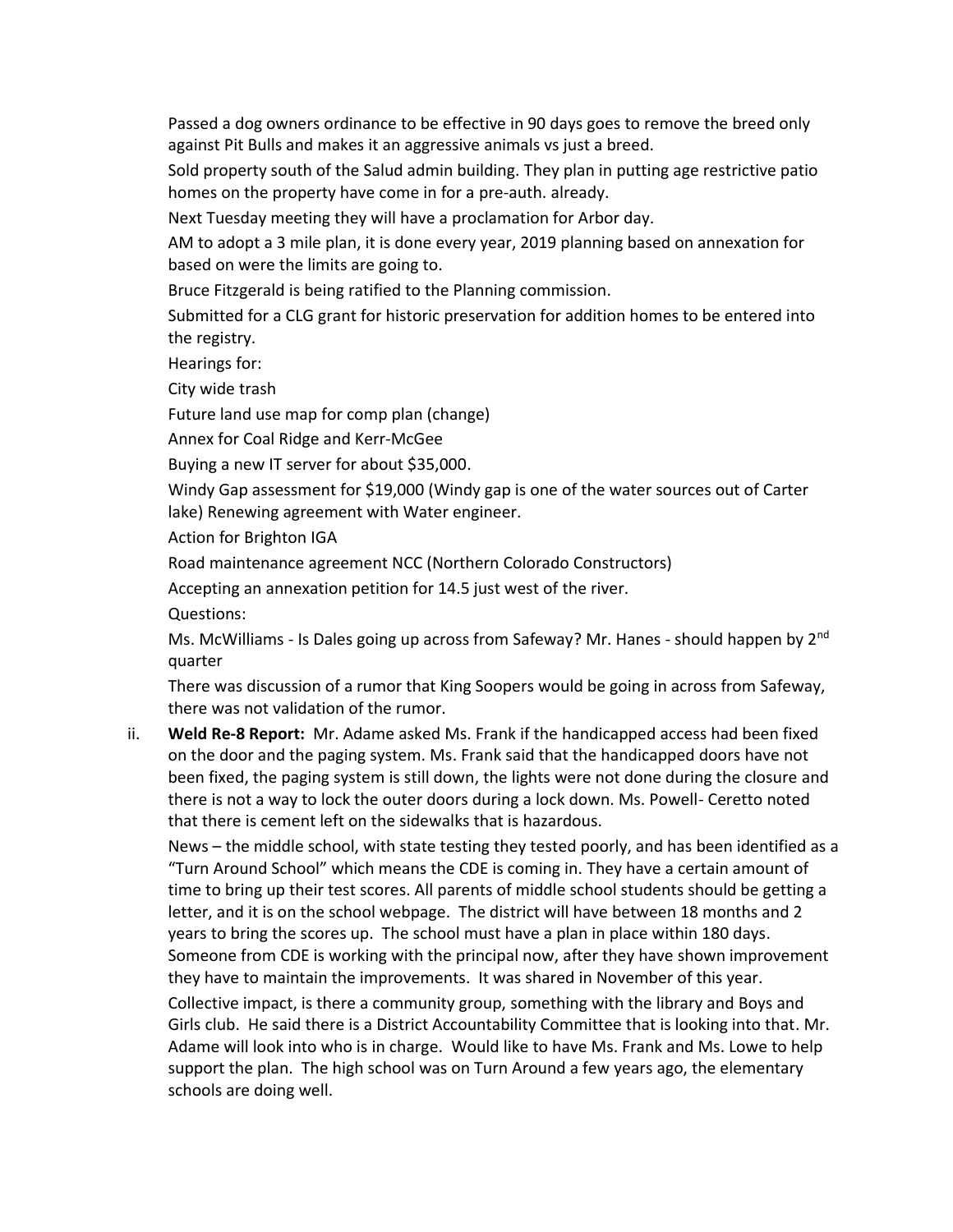#### **iii. Directors report**

Ms. Frank stated that the conversation regarding the bylaws and policy updates have been moved to next month to make room for more conversation. Also, it is important to make sure when an email is sent out, to reply just to Ms. Frank not to the whole group. Replying to all creates a meeting and violates the Sunshine Law.

#### iv. **Committee Reports**:

**1. Sunshine Fund:** Ms. Holton said there is \$28.00 and some cents in the fund and asked if a card should be sent to Ms. LeMay. It was identified that sending a card is not something normally done when they resign, only when they are termed out or their term has expired.

#### IX. **Continuing Business**

**i. Governance –** Ms. Frank introduced John Chmil – he reviewed the governance and how it works with the city being the Fiscal agent. John provided a handout to all in attendance, noted that the handout is more of a reference guide. Representing the library on library issues. Under library law and Colorado law is a joint library because created by two governmental entities, the City and School district. The IGA between the school and the city is the overreaching entity, bound by the library law. The city has retained the approval to act as the fiscal agent for the library. The library board is a separate functioning board subject to the open meeting laws with the ability to vote and take action regarding the operation of the library. Communication and coordination with the City and the School District are key. This board is not a separate political entity and do not have an independent ability to tax, slightly less power than a full library district board, like a water board. Taxing authority would have to be either the city, school district or High Plains Library District As a member of the High Plains district we cannot raise taxes, High Plains has the taxing authority for the entire district, not just FLPSL. From the School side, space and maintenance, while the library board can discuss what should be done, it is up to the school to make the final decision. Setting policy; the board has more power and input. Letter provided is a very high-level view of the authority of the library. The library board is not a committee, but the city still maintains authority as the fiscal agent.

Per Ms. Holton, up until 3-4 years ago the school was the fiscal authority it is now the city, the Superintendent sat on the board. The library was separate from the school. Ms. McWilliams said understands that the library board is the governing board, but the city as the fiscal agent has to be who signs contracts. Mr. Hanes verified that the city signs for contracts. When a building is built who will be signing the contracts for all of the building? Per Mr. Chmil, the city, as the fiscal agent would oversee the contracts, he is still working with Andy to clarify the process. There are still options being looked as for signing contracts. It is between the library board and the city, construction has its own concerns. The construction is going through Wember, they are the owner's rep, and help with RFPs. Someone from the city approves the RFP and adds parts to it. That person is on the building team with Wember and Ms. Frank. The building team recommends who they want to hire to the library board. The library board approves it and then it goes to the city to approve. After all the approvals either Claud or Leanne signed the contracts.

The library has to approve everything first. Does the school and the city have to approve everything? The city is the fiscal agent not the school, the school district and school board are regularly apprised of the progress, based on the IGA language. Before the decision to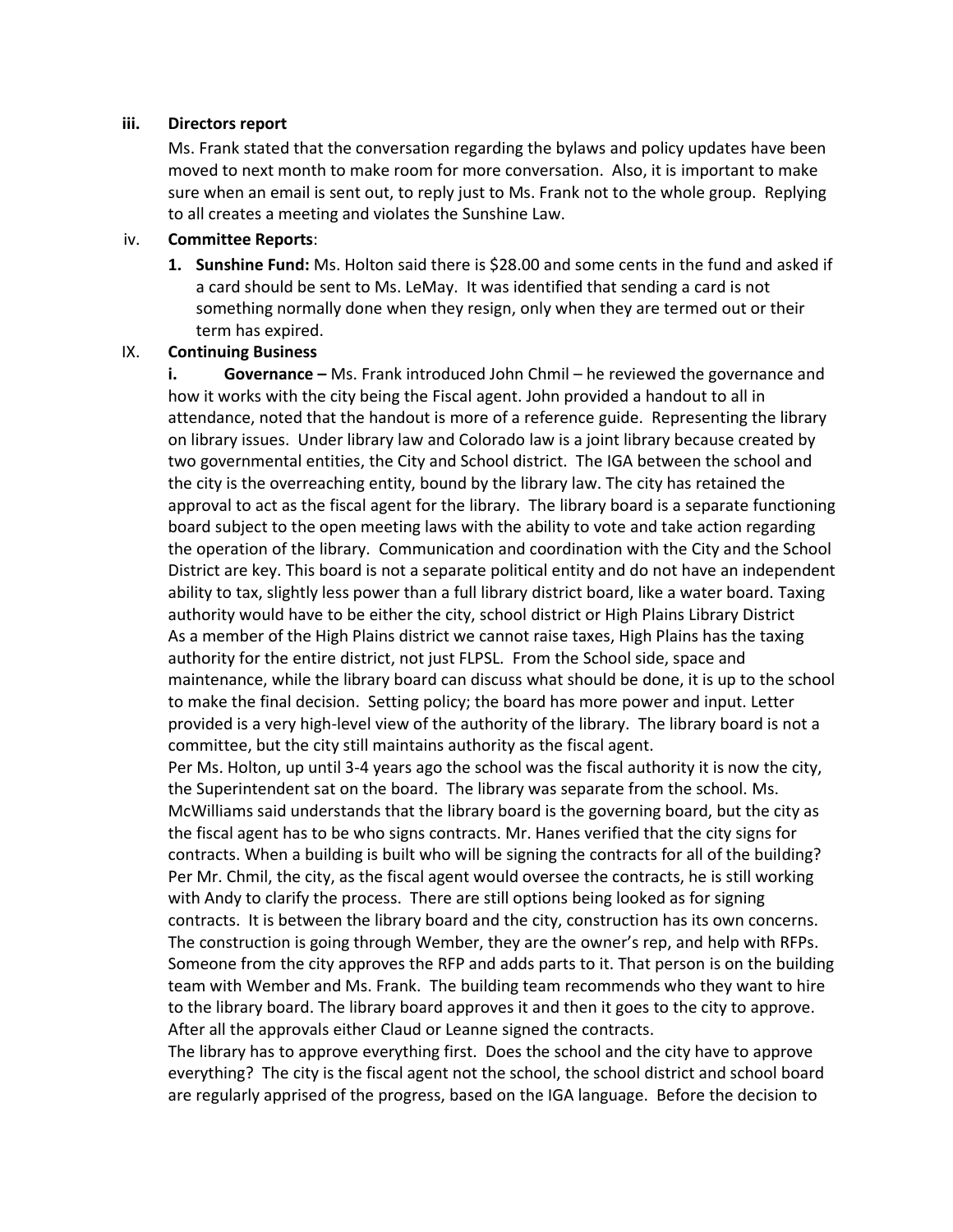build a new building was moved upon it was presented to the school board and the city board, after their approval, the rest was acted upon.

Having the school representative on the library board is helpful, and according to the IGA the actions and steps have to be laid out. The current IGA is from 2013 between the school district and the city. That is the one that currently holds all the fiscal authority with the city. The IGA from High Plains has not been signed and is still being worked on. The 2013 IGA will be provided to all trustees. It would make sense that if a library board is established that it would be a three-way IGA between the city, the school district and the board. As the establishing entities the school and city would still have fiscal responsibilities for the library. Until the library is separate and independent the city will control and have oversight. The 1985 taxing resolution established the mil levy tax for the High Plains District which established the taxing district for all the member libraries. This provides library funding with taxes from our service area with 2/3 of the funds going to the member library and 1/3 to High Plains, the school provides the space and maintenance, and the city provides services to the library.

Everything needs to be spelled out in the IGA. The city and the school are the political parties and the IGA should be between these two specify for all three what their roles are in the operation of the library. The library could be a signatory on that IGA too. An IGA could be created that works off the 2013 as a high-level draft. The new IGA could be more specific in light of the board turn over, an IGA with a higher level of detail could be beneficial. Mr. Hanes stated that Mr. Ausmus was going to work with the Re-8 attorney on the IGA. In the past the goal was for the High Plains IGA to be complete first. Or the other IGA should be complete first. Because we are a joint library the expectations are different under library law. A clear cut IGA between the city, school and library needs to be signed by all three parties. If the attorneys could talk and work this out, it will be helpful to have all three entities onboard with clear expectations. Dealing with owner's reps and contractors having to establish what the processes should be and having a clear IGA is key.

Tax id number – before there were endowments under the tax id number, what is the tax id number used for? Currently the CD's are being moved under the tax id number, but when they cashed out and are moved to ColoTrust they will not be under the tax id. When they are moved they are under the city. The funds were under Re-8's tax id number Leanne is moving them to the library tax id number.

Date expected for IGA, would like to have it done in the next 6-8 weeks. That does not seem realistic but will need to hear back from the school and the city on the time frame with legal terms and representative defining the processes. The attorneys can create an outline it is going to be up to the members to create the specifics. Andy and Mike are working on it and will work with John, then will bring in the board. It will be created working off the current IGA. It will be on the agenda for next month.

The library board has control over what the asks, and processes want to be, with those prepared they will be ready to be plugged into an IGA to help move things forward. The existing IGAs are a base line. What authorities would the library board want singular governance over, dollar limits and library law statutes. Is the library law on the internet a good place to start? John will provide a link to a good library law and information for board of trustees.

No additional questions.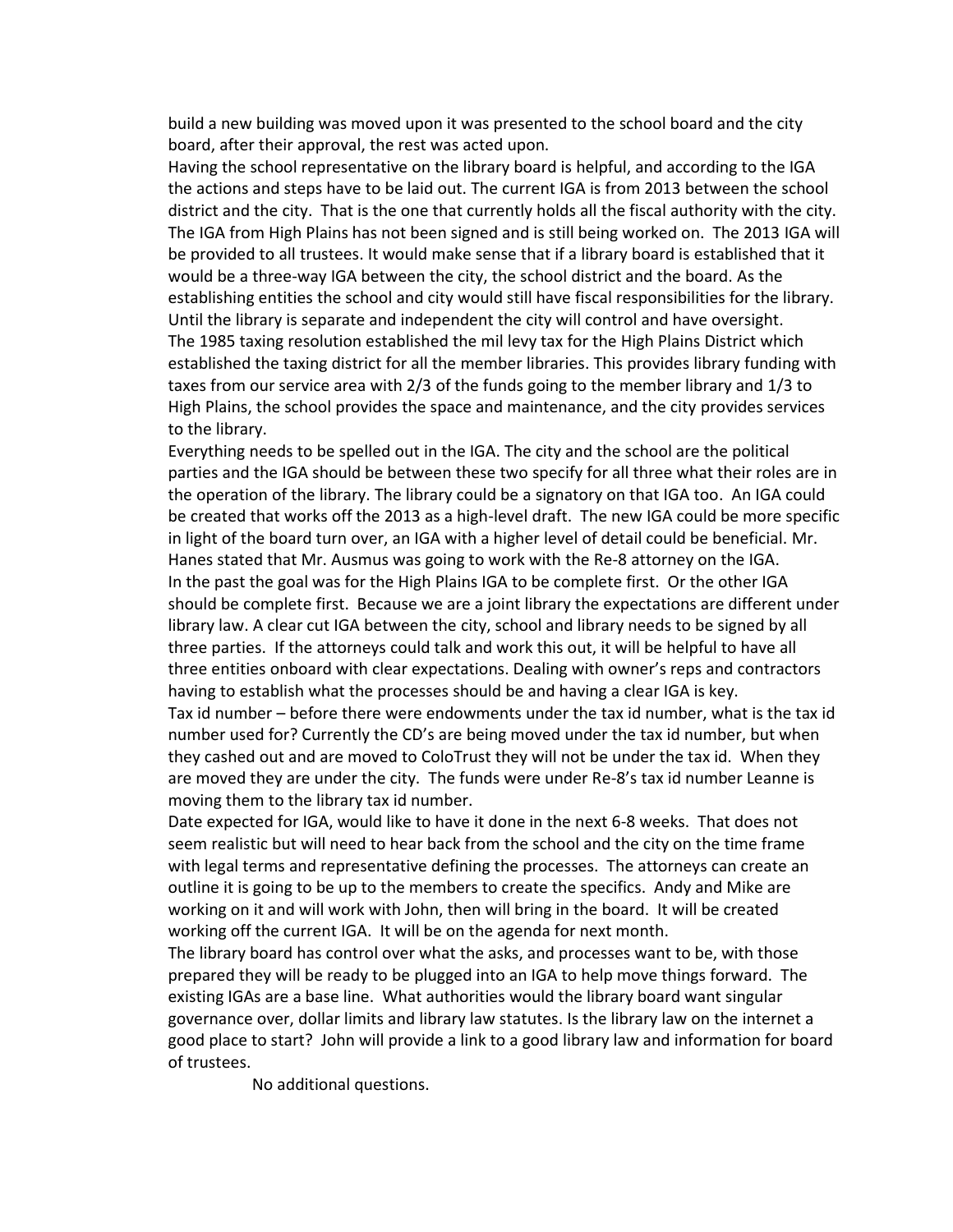#### **ii. Owner Representative update –**

Owners rep will be in February, almost done with the feasibility study. It will be a fairly extensive discussion. The hopes are that they will have more information and will be able to answer any questions then.

#### **iii. Realtor Update-**

It was originally understood that the seller paid the commission, it is negotiated. We do want them to pay it. But since it may be that we have to pay it, we need to do an RFP. Wember is writing the RFP then it will go to the city and will published. RFP is Request for Proposal. Roy will review after Wember is done with it then Roy posts it.

## **iv. Summer 2018 Construction Update –**

No updates – all covered earlier

#### **X. New Business**

#### **i. Building & Design Committee –**

Ms. LeMay was on the committee, with her resignation there needs to be a new appointee. Ms. Kopfman is interested and will be on the committee. Other committee members are: Ms. Frank, Roy Vestal, Dan Spykstra from Wember and Pamela Lowe.

#### **ii. Financials**

In the past an employee of the library reviewed the financials and kept a ledger. She kept a separate ledger to track the funds, when the library was not getting copies of the financials. Leanne is now providing an accounting of the financials with a check ledger. It was a board direction to have an employee do this, it cannot be rescinded without board approval. No one on the board looks at the ledger. If they continue to do it then it needs to be audited. The city is audited, and the library get copies of all audits and all bank statements. It is not the best use of someone's time. The information on CDs are provided via the bank statement. The check registry is sent to Ms. Frank monthly. Rather than having an employee keep the ledger, a board member can review the bank statement. Ms. Inge made a motion to change the review of financials. Mr. Victor seconded. Mr. Hanes shared that the city has a system with software inclusions, Ms. Frank said she is on a different network and does not have access to the software. There has not been a time when there was an erroneous inclusion on a bank statement. Leann will provide monthly report on CDs. Board would like to review the account, but the ledger keeping should stop.

Call for a vote – all approved